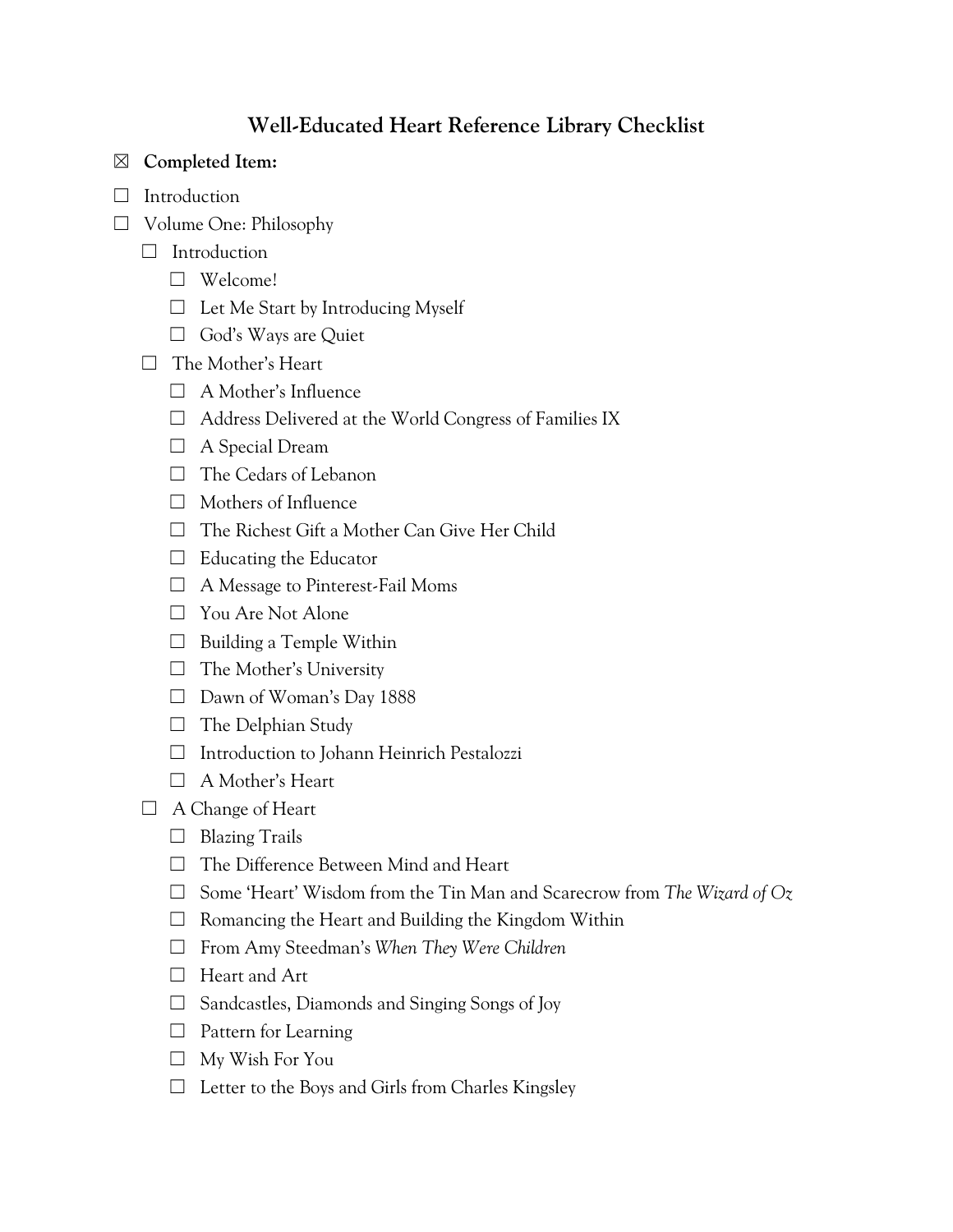- $\Box$  Joy is Everywhere
	- $\Box$  Using the Arts to Increase Our Capacity for Joy
	- □ Music
	- ☐ The Power of Music
	- $\Box$  The Palace Made by Music
	- ☐ Visual Arts
	- ☐ The Angelus
	- ☐ Poetry
	- ☐ William Jennings Bryant: Poet of Nature
	- ☐ Story
	- ☐ Using Stories in the Grieving Process
	- $\Box$  The Influence of a Story
	- □ Building Character
	- $\Box$  Exploration and Discovery
	- $\Box$  The Art of Storytelling
	- $\Box$  Searching for Hope in a World that Seems to be Crumbling
	- □ Nature
	- □ HECOA Presentation on Nature Study
	- ☐ More Thoughts on Nature Study
	- $\Box$  A Legend of the Great Dipper
	- □ The Garden
	- ☐ Thoughts on Cultivating Souls
	- ☐ Light and Warmth
	- $\Box$  Joy in the Tornado
	- $\Box$  Anchored in Faith
	- □ The Art of Christmas
	- ☐ Pebbles on the Seashore
	- ☐ The Treasure of the Wise Man
- ☐ Heart Before Mind
	- □ Heart-Based Education
	- $\Box$  The Royal Gallery of Poetry and Art
	- $\Box$  Educating the Mind Without Educating the Heart is No Education at All
	- ☐ Math
	- $\Box$  The Whole Apple of Learning
	- $\Box$  Learning is a Piece of Cake
	- ☐ Ants and Car Manuals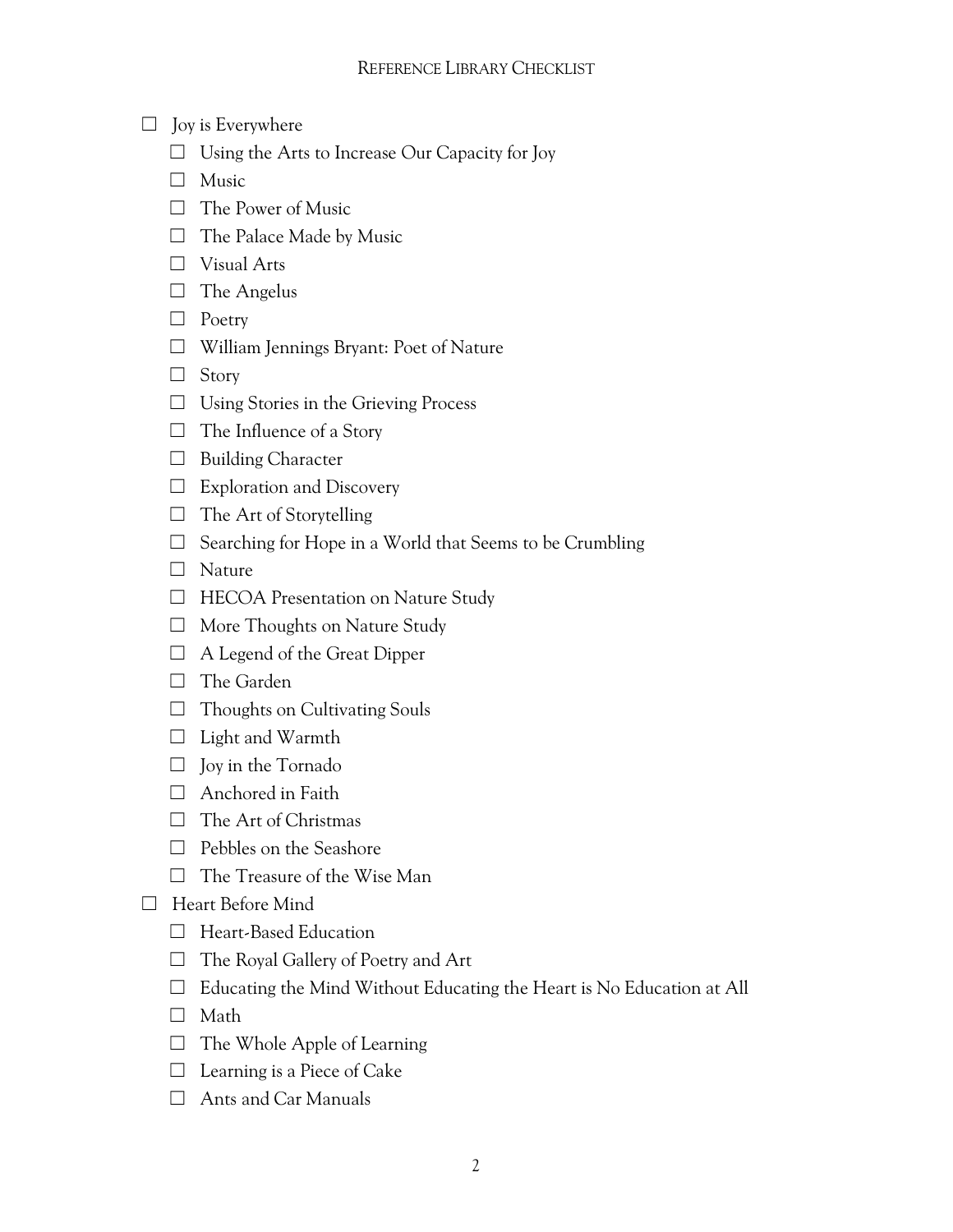### REFERENCE LIBRARY CHECKLIST

- ☐ Winter
- ☐ The Echo of Greece
- ☐ How to Manage
- ☐ More Food for Thought
	- $\Box$  The Gift of a Hungry Soul
	- ☐ Preparing a Child's Heart
	- ☐ Don't Forget the Broccoli
	- ☐ Four Impressions Shared at a Home in Alpine
	- ☐ Let Our Joys Be Known
	- ☐ Come, We That Love the Lord
	- ☐ Celebrating Libraries of Hope's Tenth Birthday
- $\Box$  Inspirational Quotes
- ☐ Volume Two: Methods & Tools
	- ☐ Methods
		- □ One Childhood
		- □ Keep Playing!
		- $\Box$  Thoughts from a Daughter
		- $\Box$  How Do I Do This?
		- ☐ Heart-Based Education Basics
		- □ Practical Tips
		- ☐ Raising Lifelong Learners
		- □ The Rotation Schedule
		- ☐ Weaving Stories with the Rotation Schedule
		- ☐ Should We Ever Force Our Children to Learn?
		- ☐ More Thoughts on Inspire vs. Require
		- ☐ What About Socialization?
		- ☐ Home is Good
		- $\Box$  Developmental Levels
		- □ The Pre-School Years
		- $\Box$  Learning by Heart
	- ☐ Tools
		- $\Box$  Enjoying the Grand Buffet
		- $\Box$  What is Libraries of Hope?
		- ☐ Forgotten Classics Family Library
		- ☐ Forgotten Classics Family Library II
		- □ Quotes for Book Lovers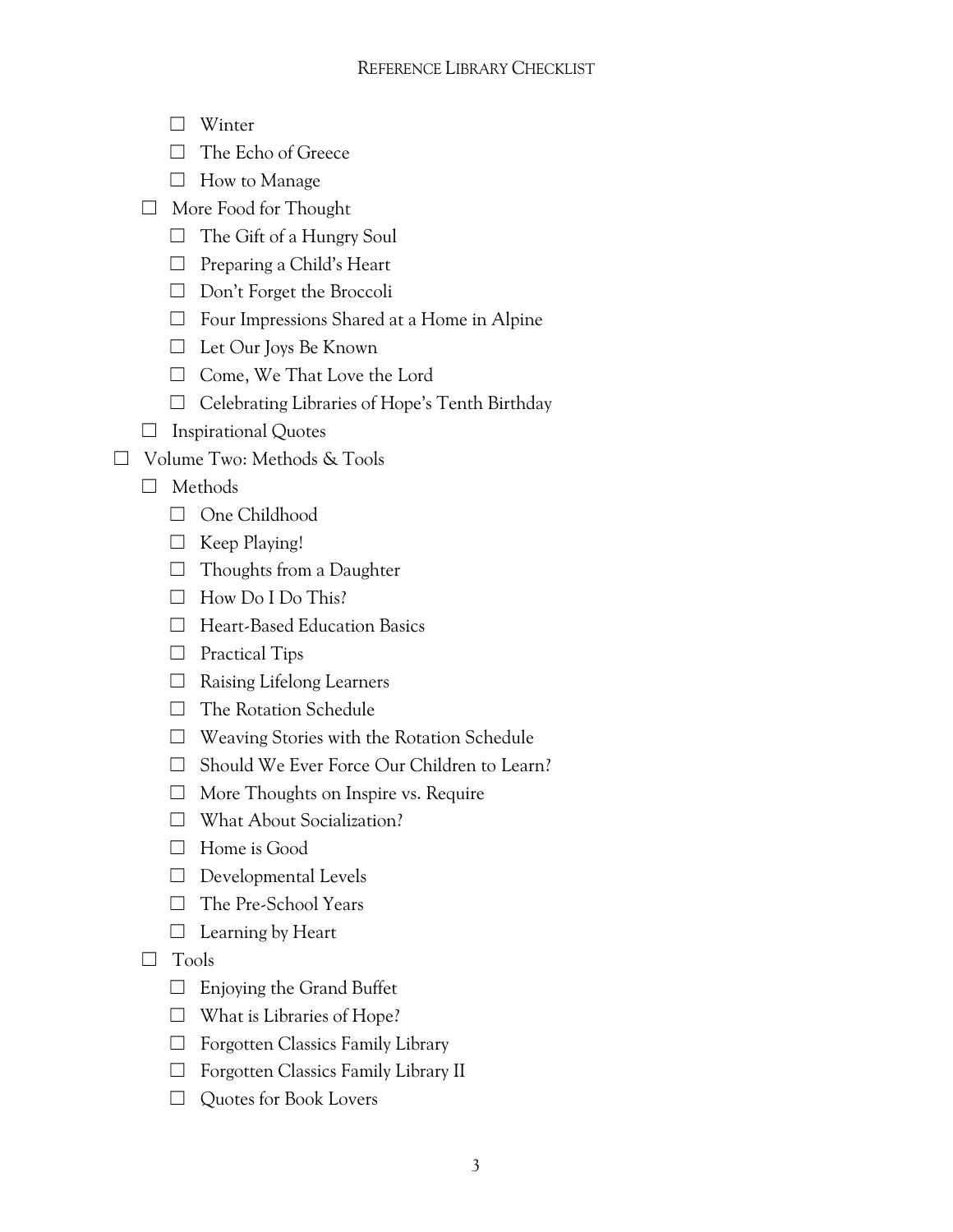- ☐ Confessions of a Book Sale Junkie
- ☐ Why We Need the Bible and Thoughts on Faith
- □ The Enrichment Page
- ☐ Notebooking for the Well-Educated Heart
- $\Box$  Using the Planner

#### ☐ Take 5s

- ☐ Take 5.1—Welcome
- ☐ Take 5.2—Paint by Number
- ☐ Take 5.3—Printers
- ☐ Take 5.4—Planners
- ☐ Take 5.5—Internet Archive Library Card
- ☐ Take 5.6—Rotation
- ☐ Take 5.7—Why Focus on Arts?
- ☐ Take 5.8—Make Fine Music Familiar
- ☐ Take 5.9—Home and Family Art
- ☐ Take 5.10—Finding Poetry Books
- ☐ Take 5.11—Sunshine Stories
- $\Box$  Take 5.12—Playing in Nature
- ☐ Take 5.13—Math
- $\Box$  Take 5.14—NC Youth Symphony
- ☐ Take 5.15—My Book of Delights
- ☐ Take 5.16—Poetry Tea Time
- ☐ Take 5.17—Forgotten Classics Library
- ☐ Take 5.18—Thornton Burgess Books
- ☐ Take 5.19—Booklists
- ☐ Take 5.20—Singing
- $\Box$  Take 5.21—Drawing
- ☐ Take 5.22—Mother Goose
- ☐ Take 5.23—Picture Books
- ☐ Take 5.24—Nature Journaling and Three Tools for Learning
- ☐ Take 5.25—Landing Pages and Podcasts
- $\Box$  Take 5.26—Finding the Melody
- $\Box$  Take 5.27—Crafts and Creativity
- ☐ Take 5.28—Personal Poetry Anthology
- ☐ Take 5.29—My Book House/Junior Classics
- ☐ Take 5.30—Clara Dillingham Pierson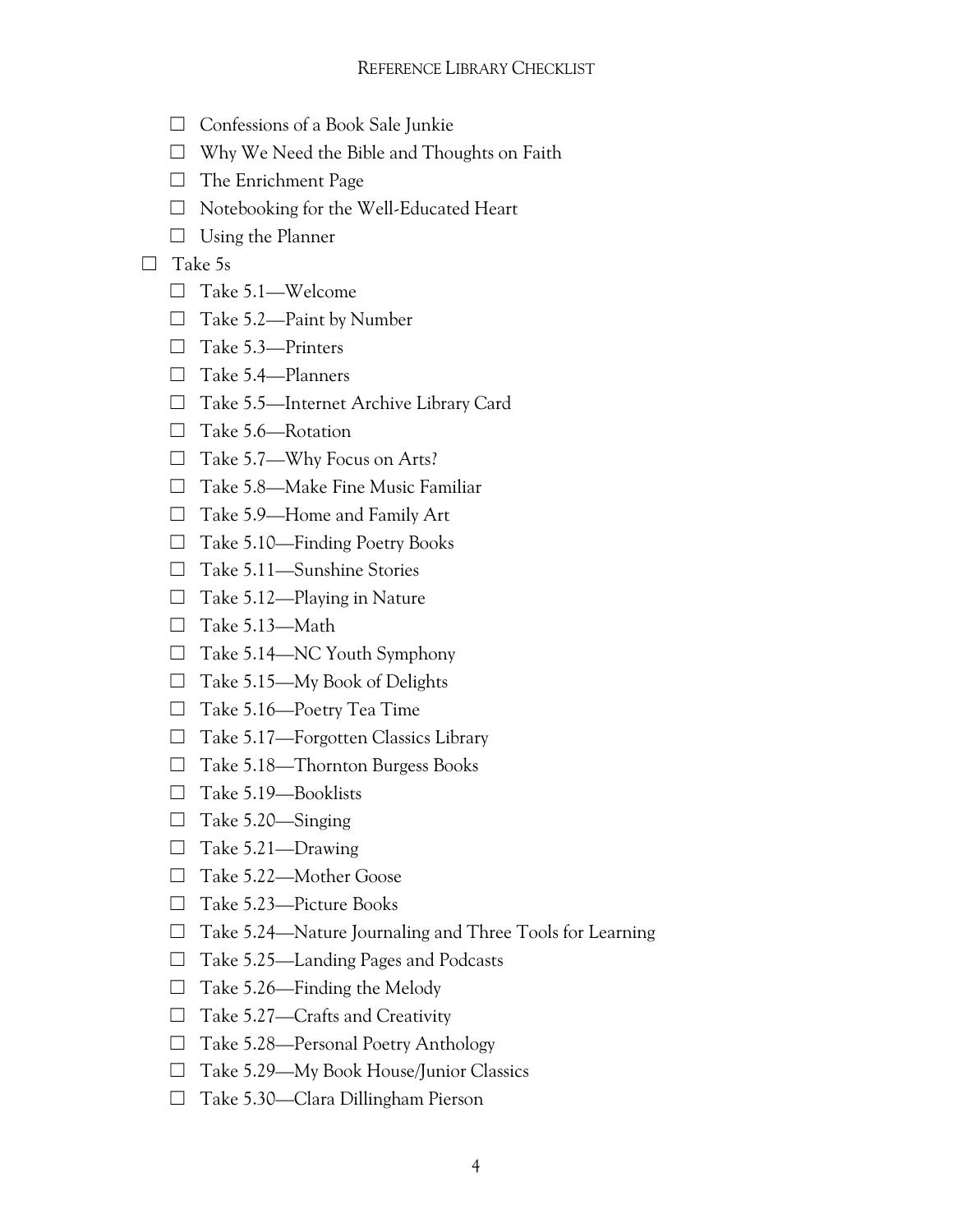- $\Box$  Take 5.31—Knowing vs. Being
- ☐ Take 5.32—Hazel Kinscella
- ☐ Take 5.33—Art Tableaus
- ☐ Take 5.34—Poetry Memorization
- ☐ Take 5.35—Our Little Cousins Series
- ☐ Take 5.36—Mother's University Nature Book
- ☐ Take 5.37—Reading
- ☐ Take 5.38—Childhoods of Composers
- ☐ Take 5.39—Childhoods of Artists
- ☐ Take 5.40—Poetry for Young People Series
- ☐ Take 5.41—Family Stories
- ☐ Take 5.42—Using the Forgotten Classics Nature Series
- $\Box$  Take 5.43—Imagination
- ☐ Take 5.44—Opera
- ☐ Take 5.45—Imaginative Gem Pages
- ☐ Take 5.46—A Child's Garden of Verses
- $\Box$  Take 5.47—Fairy tales
- ☐ Take 5.48—Nature Fairy Lands
- $\Box$  Take 5.49—Imaginative Play
- ☐ Take 5.50—Leonard Bernstein
- □ Take 5.51—Digital Art
- ☐ Take 5.52—Shakespeare
- $\Box$  Take 5.53—Mythology
- ☐ Take 5.54—Dallas Lore Sharpe
- ☐ Take 5.55—Knitting
- ☐ Take 5.56—Mini Concerts
- ☐ Take 5.57—Art Memory Game
- ☐ Take 5.58—The Bible/Poets
- ☐ Take 5.59—Plays
- $\Box$  Take 5.60—Arabella Buckley
- ☐ Take 5.61—Recap
- ☐ Take 5.62—Folk Songs
- ☐ Take 5.63—Starting Starting Literature Gems Notebooks
- ☐ Take 5.64—Epic and Legendary Heroes
- ☐ Take 5.65—Children's Classics
- ☐ Take 5.66—Nature Collages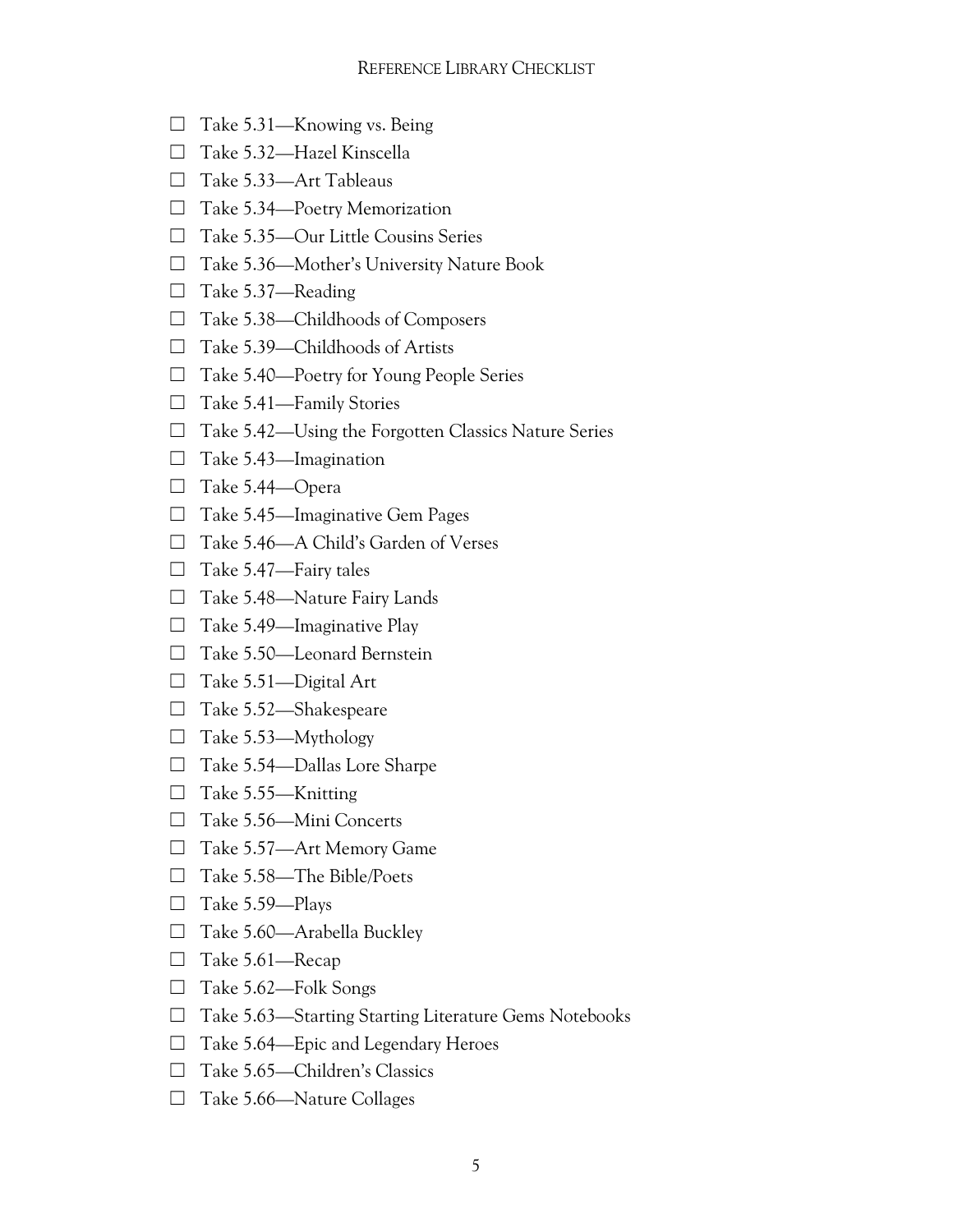- $\Box$  Take 5.67—Moving Into the Heroic Stage
- ☐ Take 5.68—Opal Wheeler Music Biographies
- ☐ Take 5.69—I Notice, I Wonder, That Reminds Me Of
- ☐ Take 5.70—Get to Know the Lives of Great Poets
- $\Box$  Take 5.71—Teaching Character
- $\Box$  Take 5.72—Early Morning Walk
- $\Box$  Take 5.73—Handwriting
- $\Box$  Take 5.74—National Anthems and Map Work
- $\Box$  Take 5.75—Art Appreciation
- $\Box$  Take 5.76—Example of Historical Poetry
- ☐ Take 5.77—Relative Finder
- $\Box$  Take 5.78—Stories of Scientists: Experimenting
- □ Take 5.79—Notebooking
- ☐ Take 5.80—Story Hour Series
- ☐ Take 5.81—Freedom Series
- ☐ Take 5.82—World History Series
- ☐ Take 5.83—G.A. Henty/Historical Fiction
- ☐ Take 5.84—Messner/Landmarks
- $\Box$  Take 5.85—Building a Family Library
- ☐ Take 5.86—Movies/Musicals
- ☐ Take 5.87—Symbols in Art
- $\Box$  Take 5.88—Tappan's World Story
- ☐ Take 5.89—Great Lives Series
- ☐ Take 5.90—Experiments/Science
- ☐ Take 5.91—Grammar
- ☐ Take 5.92—Symphony Stories
- □ Take 5.93—Architecture
- ☐ Take 5.94—Personal Journal/Gratitude Journal
- $\Box$  Take 5.95—Restoring the Art of Storytelling
- □ Take 5.96—Collections
- ☐ Take 5.97—High School
- □ Take 5.98—College Bound
- ☐ Take 5.99—Free Learning Sources/Light a Fire
- ☐ Take 5.100—Travel
- ☐ Take 5.101—Life Learning
- ☐ Take 5.102—Socialization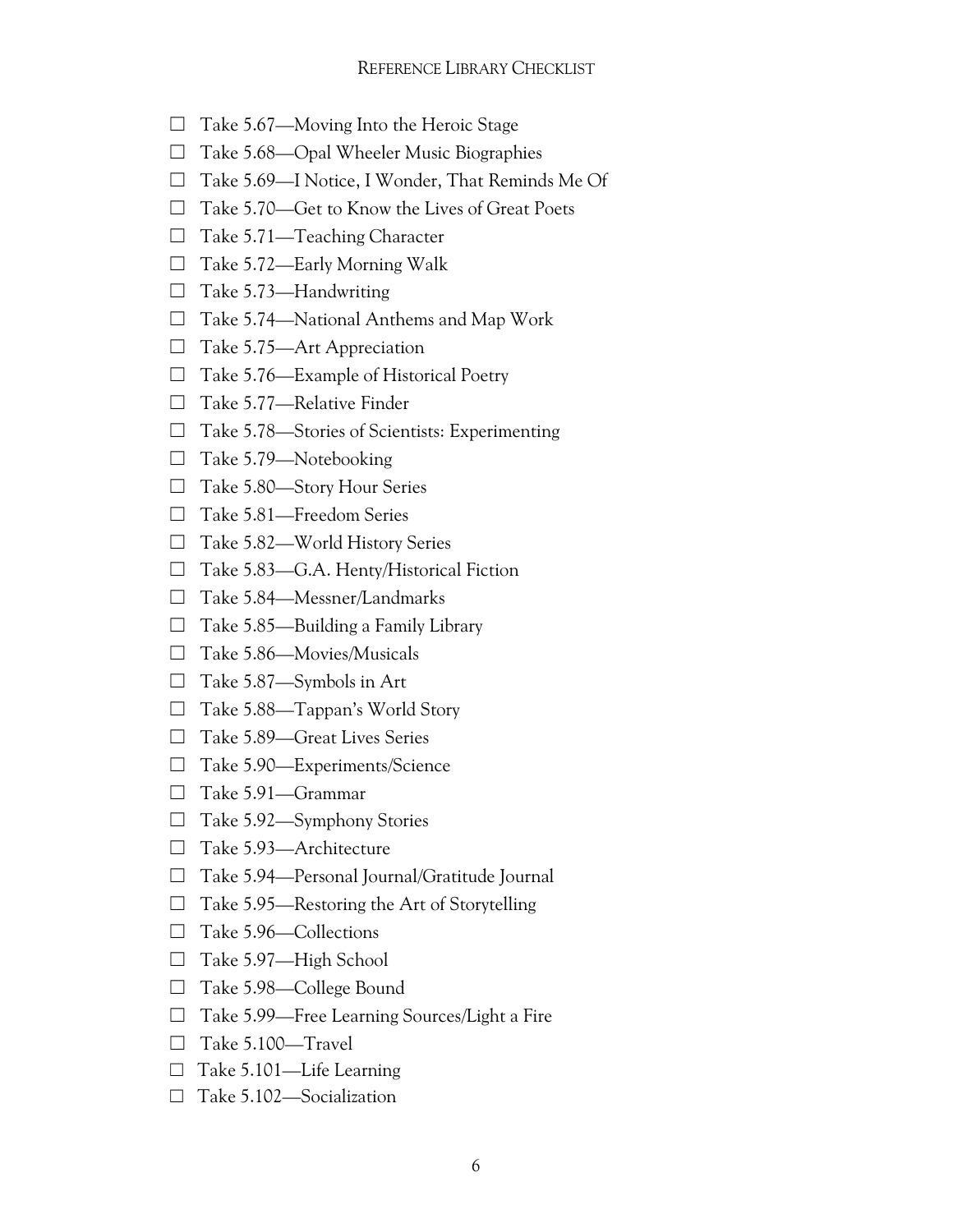- ☐ Take 5.103—Mother First
- ☐ Take 5.104—Mothers of Influence Groups
- ☐ Take 5.105—Mother's University/Catch the Vision
- ☐ Take 5.106—Delphian Course/Doing the Rotation Yourself
- ☐ Take 5.107—The Art of Homemaking/Family Retreats
- ☐ Take 5.108—A Vision of WEH Schools/Mothers Supporting Each Other
- ☐ Take 5.109—Announcements
- ☐ Take 5.110—Electronics
- ☐ Take 5.111—Games
- $\Box$  Take 5.112—Hymns
- $\Box$  Take 5.113—Finding a Rhythm
- $\Box$  Take 5.114—Joy
- ☐ Take 5.115—Recap: Five Things
- $\Box$  Take 5.116—Music
- ☐ Take 5.117—Visual Arts
- ☐ Take 5.118—Poetry
- $\Box$  Take 5.119—Story
- ☐ Take 5.120—Nature
- $\Box$  Concluding Thoughts
	- ☐ Corragio! You are Stronger Than You Imagine
	- ☐ Concluding Thoughts
	- ☐ What Has Been Done Before, Can Be Done Again
	- $\Box$  The Song is Never Ended
- ☐ Volume Three: Inspiration
	- ☐ Month 1 Podcasts
		- $\Box$  Podcast #17 Christopher Columbus
		- $\Box$  Podcast #19 Lessons from China
		- $\Box$  Podcast #20 Lessons from India
		- ☐ Podcast #21 Lessons from the South Seas
		- ☐ Podcast #23 Lessons from Light and Sweden
		- ☐ Podcast #78 Daily Sampler—Captain John Smith
		- ☐ Podcast #79 Daily Sampler—Marco Polo
		- ☐ Podcast #80 Daily Sampler—The Stars
		- ☐ Podcast #81 Daily Sampler—How Pepper Helped to Discover America
		- ☐ Podcast #82 Daily Sampler—Jenny Lind, The Swedish Nightingale
		- ☐ Podcast #83 Daily Sampler—Anna and the King of Siam
		- ☐ Podcast #84 Daily Sampler—Rudyard Kipling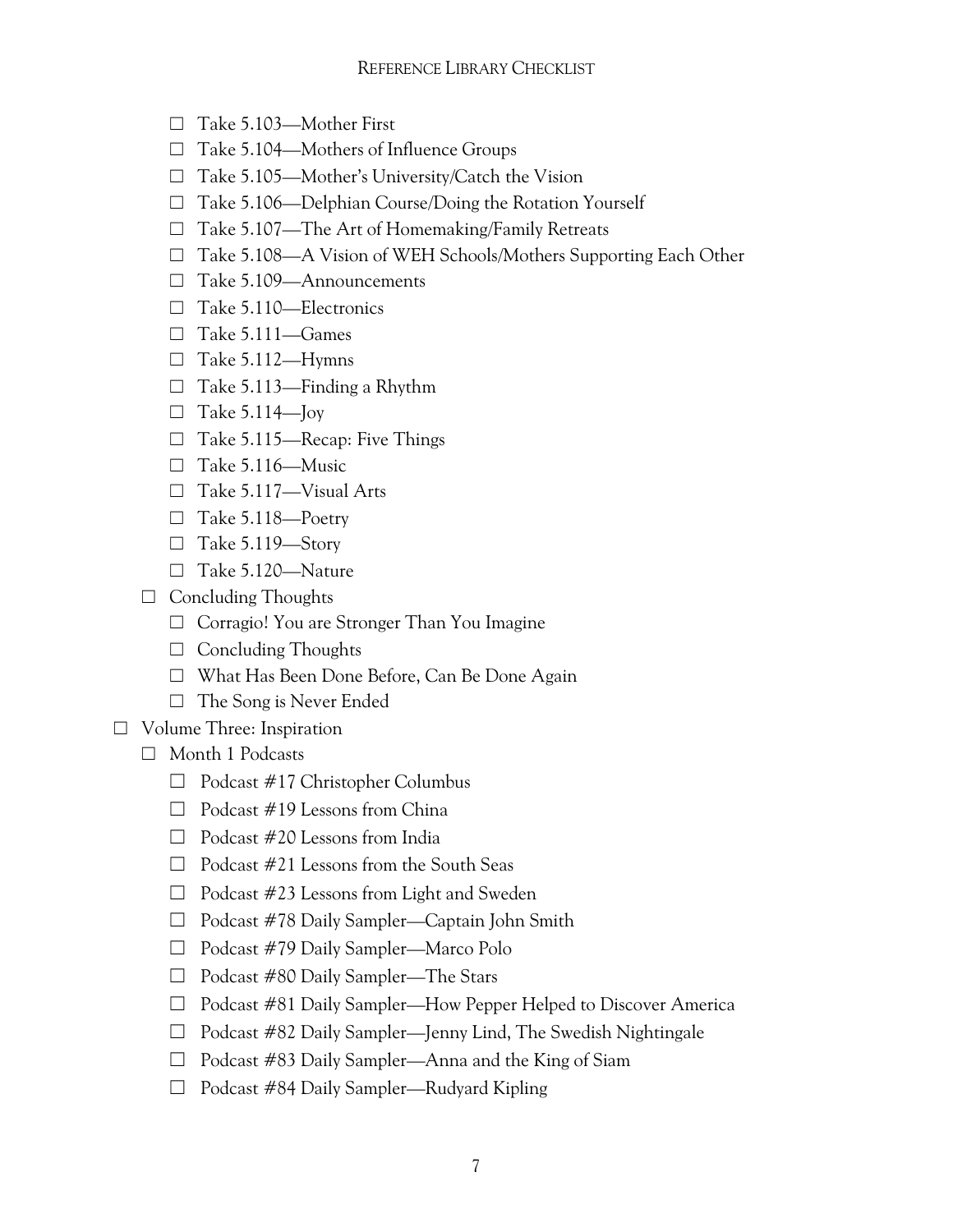- ☐ Podcast #85 Daily Sampler—I Belong to Jesus Christ
- $\Box$  Podcast #179 The Epic of India
- ☐ Month 2 Podcasts
	- ☐ Podcast #24 Lessons from Spain/Don Quixote
	- $\Box$  Podcast #25 Lessons from William Bradford and the Pilgrims
	- ☐ Podcast #26 Lessons from Brave Little Holland
	- $\Box$  Podcast #97 Why the Colonists Came
	- ☐ Podcast #98 Daily Sampler—Sir Henry Vane
	- ☐ Podcast #99 William Penn
	- ☐ Podcast #100 James Oglethorpe and the Settling of Georgia
	- ☐ Podcast #101 Charles Morris and His Historical Tales
	- $\Box$  Podcast #102 The Alhambra
	- $\Box$  Podcast #104 El Cid
	- ☐ Podcast #105 Rembrandt
	- $\Box$  Podcast #107 Edward Bok
	- $\Box$  Podcast #108 Mary Mapes Dodge
- ☐ Month 3 Podcasts
	- ☐ Podcast #110 Robert Louis Stevenson
	- $\Box$  Podcast #111 Moving Towards Independence
	- $\Box$  Podcast #112 Patrick Henry
	- ☐ Podcast #113 Nathan Hale
	- ☐ Podcast #116 Saint Patrick
	- $\Box$  Podcast #118 The Song of Caedmon
	- ☐ Podcast #120 King Arthur and His Knights of the Round Table
	- ☐ Podcast #121 Robert Bruce
- ☐ Month 4 Podcasts
	- $\Box$  Podcast #28 Lessons from Plutarch
	- ☐ Podcast #29 Lessons from Rome and Ben-Hur
	- $\Box$  Podcast #30 Lessons from George Washington
	- ☐ Podcast #122 George Washington: One Man of Virtue
	- ☐ Podcast #123 Mary Washington, Mother of George
	- $\Box$  Podcast #124 Monica, the Mother of St. Augustine
	- $\Box$  Podcast #125 Roman Mothers of Virtue
	- ☐ Podcast #126 Socrates
	- $\Box$  Podcast #127 Greek Mythology
	- $\Box$  Podcast #128 The Legend of the Christmas Rose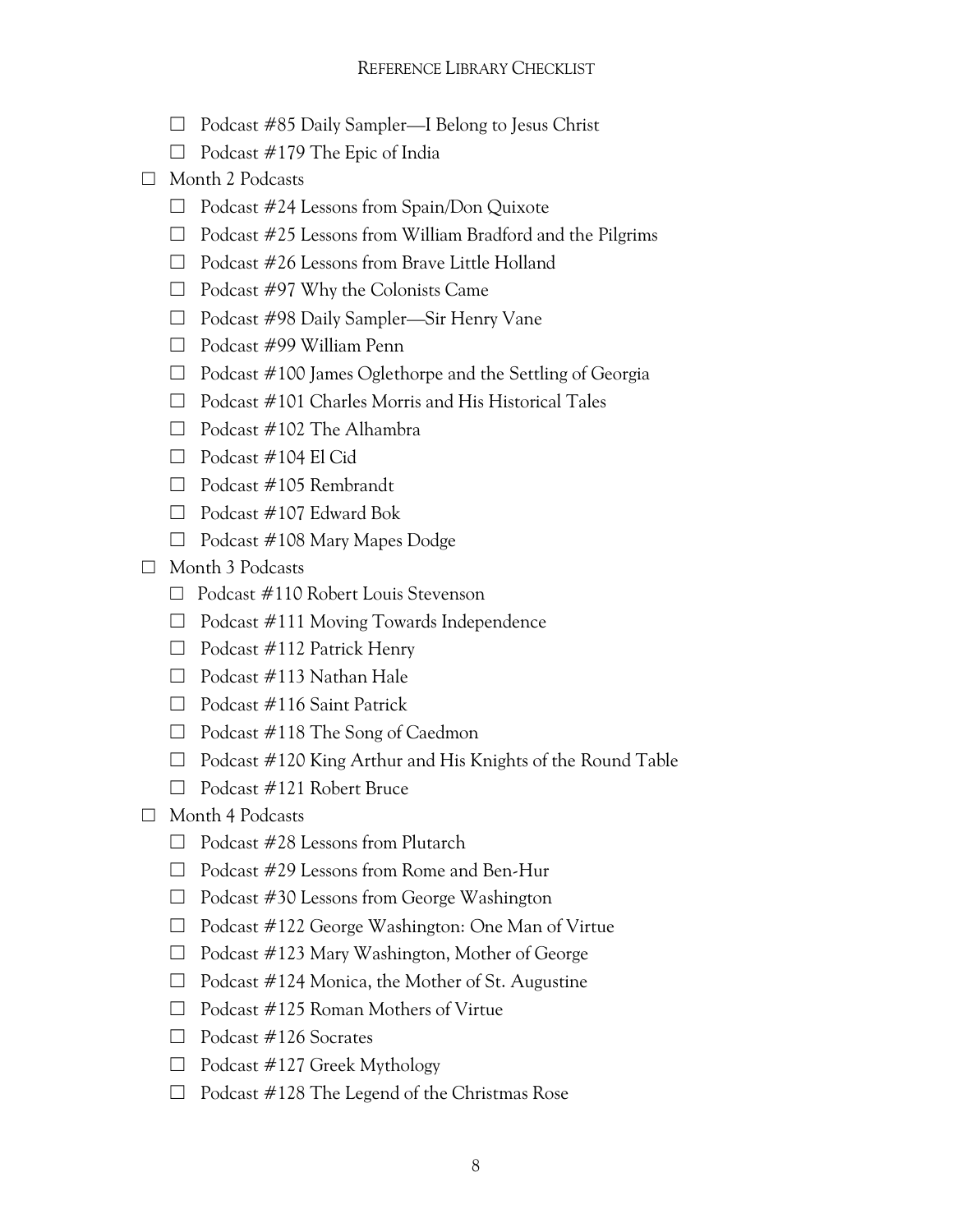- $\Box$  Podcast #129 The Knights of Art
- ☐ Month 5 Podcasts
	- $\Box$  Podcast #35 Lessons from the American Revolution
	- ☐ Podcast #142 New Year's Eve in Canada
	- $\Box$  Podcast #143 Liberty or Loyalty in the American Revolution
	- ☐ Podcast #144 Another Story from the American Revolution
	- ☐ Podcast #145 Israel Israel's Experience with the Tories
	- ☐ Podcast #149 Marie Curie
	- $\Box$  Podcast #150 Joan of Arc.
	- ☐ Podcast #151 Marie Antoinette
	- ☐ Podcast #152 Henry Wadsworth Longfellow
	- $\Box$  Podcast #153 The True Story of Evangeline
	- ☐ Podcast #154 William Tell
	- ☐ Podcast #155 William Tell Overture
- ☐ Month 6 Podcasts
	- $\Box$  Podcast #31 The Madonna in Art
	- $\Box$  Podcast #33 There Is a Balm in Gilead
	- $\Box$  Podcast #156 Birth of a New Nation
	- $\Box$  Podcast #159 The Price Paid for Freedom
	- $\Box$  Podcast #160 There is Hope
- ☐ Month 7 Podcasts
	- $\Box$  Podcast #70 Lessons from The Soul of an Indian
	- $\Box$  Podcast #71 Lessons from the Saracens
	- $\Box$  Podcast #106 Opal Stanley Whiteley
	- $\Box$  Podcast #161 James Baldwin
	- ☐ Podcast #162 Orison Swett Marden
	- ☐ Podcast #163 Albert Payson Terhune's Mother
	- $\Box$  Podcast #164 James Russell Miller
	- ☐ Podcast #186 Helen Hunt Jackson
- ☐ Month 8 Podcasts
	- $\Box$  Podcast #73 Lessons from the Songs of the Slaves
	- ☐ Podcast #74 Lessons from the Life of Mary McLeod Bethune
	- $\Box$  Podcast #77 Lessons from Abraham Lincoln
	- ☐ Podcast #165 Abraham Lincoln
	- $\Box$  Podcast #166 William Lloyd Garrison
	- ☐ Podcast #167 David Livingstone, I Presume